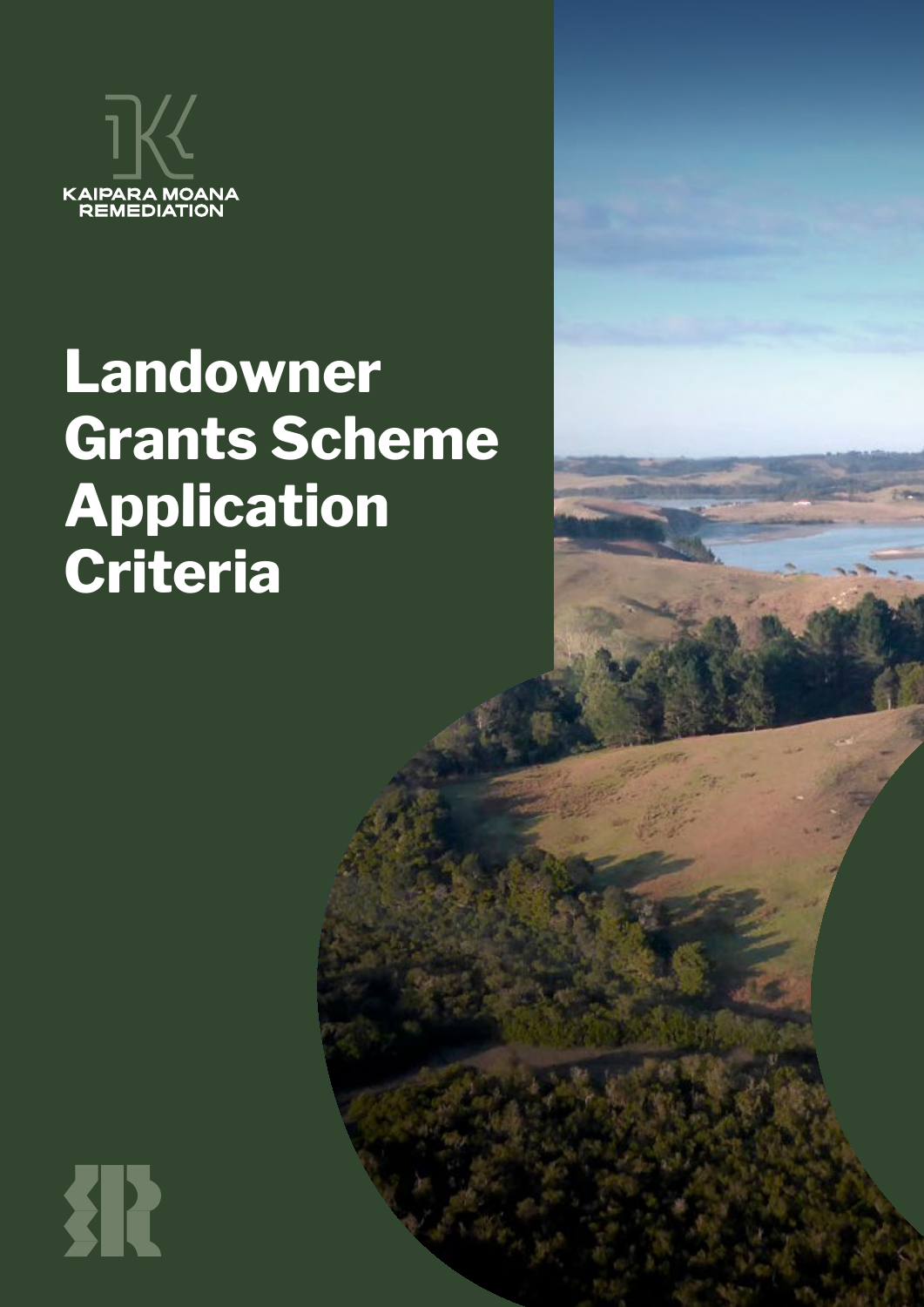

# **What is the Landowner Grants Scheme?**

The Landowner Grants Scheme supports landowners on sediment reduction projects that improve water quality and restore the mauri of Kaipara Moana. The Landowner Grant Scheme assists landowners to carry out the works to reduce the amount of sediment running into the waterways, and into the Moana.

# **KMR Current Priorities**

We can contribute up to 50% towards significant costs for projects, towards project including

- **•** Fencing operation to exclude stock from rivers, streams, drains, wetlands and estuary margins.
- **•** Riparian planting and pre and post maintenance operations.

During 2021 and 2022, funding will be prioritised for fencing and planting wetlands and waterways, to create buffers that protect waterways from sediment.

In future years, from July 2022 onwards the Landowner Grants Scheme will be designed to extend into treatment of highly erodible land and include grants funding for afforestation and soil conservation measures.

# **Who can apply?**

Applicants should have some interest in the land, largely this will be landowners registered on their land titles. However, community groups, marae, hapū, trusts and other legal entities can also apply. They will need the written consent of the primary body or persons legally responsible for the land.

# **Sediment Reduction Plans**

You will need a Sediment Reduction Plan, which is a property-specific plan that identifies the most effective remediation work on your land. As part of the KMR programme, a KMR Field Advisor (KMRFA) will visit your land and help develop your plan free of charge.

A Sediment Reduction Plan must be in an approved format and must provide sufficient information, photographs, plans and evidence to demonstrate that projects proposed are of a good standard to appropriately fenced and planted to protect waterways and wetlands.

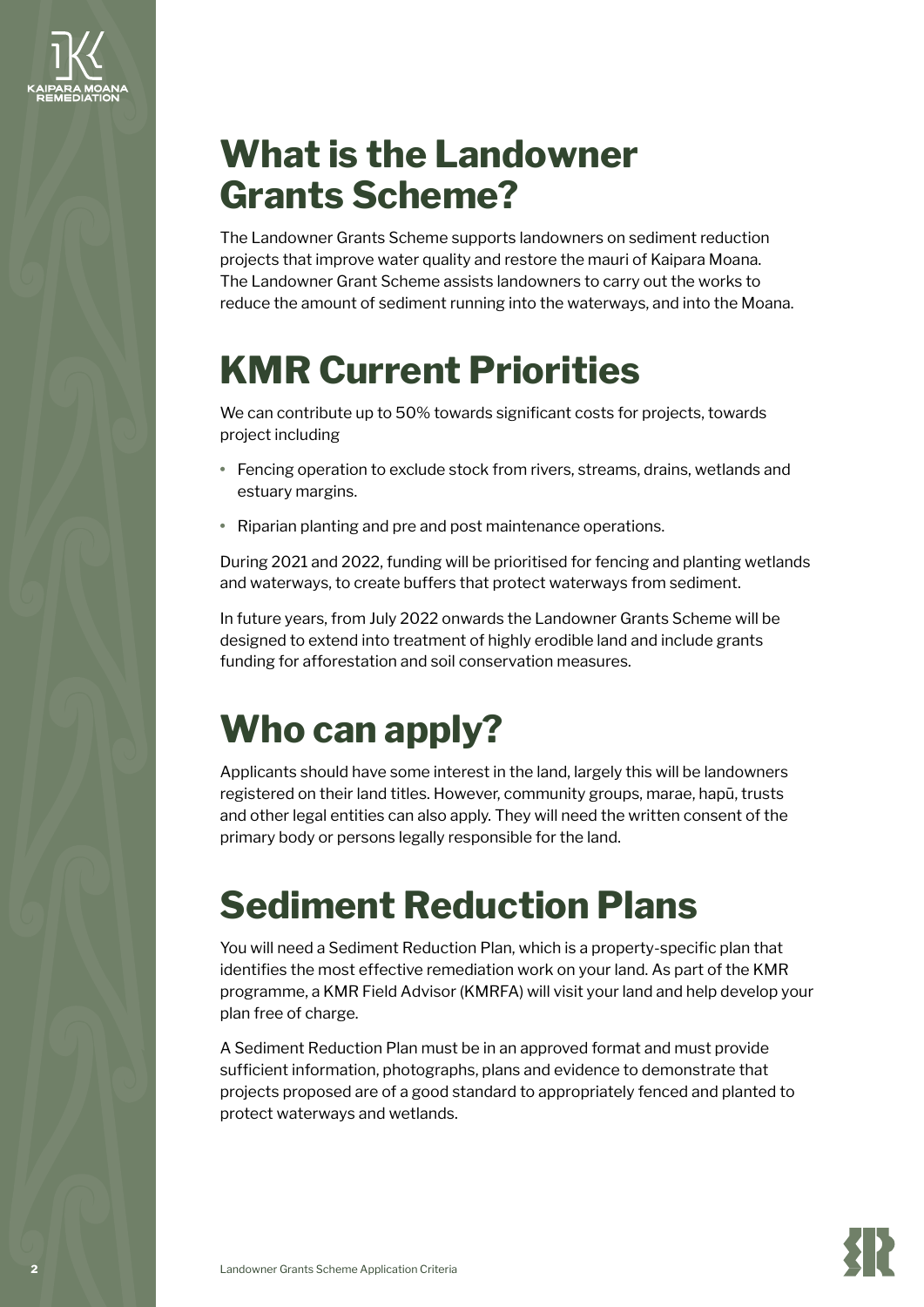

**A Sediment Reduction Plan should address matters such as:**

- **•** Installation of post and fences (suitable to match the stock class) that provide stock exclusion to waterways with an absolute minimum of 3 m setback from waterway edge, i.e. comply with national environmental standards, and an average of 5 m if the project proposes riparian planting.
- **•** Provision of troughs, as a contribution to water reticulation, to adjacent paddocks that have been fenced through the Landowner Grants Scheme.
- **•** A KMR riparian planting scheme within an approved on farm sediment reduction plan, plants will need to be sourced from an approved nursery.
- **•** A sediment reduction plan will include a programme of works carried out in stages, for no longer than 3 years.

#### **Important things to know**

- **•** Funding is allocated based on market determined prices of certain jobs, and the schedule of prices will reflect the difficulty of the operation i.e fencing on difficult ground.
- **•** Projects must be based on sediment reduction projects for the long-term benefit to the Kaipara Moana.
- **•** There are annual funding caps, based on the overall environmental outcomes of the project.

#### **Requirements for funding**

- **•** Fencing applications must meet the latest national and regional regulations on stock exclusion (refer to the new National Freshwater rules and regulations).
- **•** Fencing for coastal marine areas (estuary margins) should meet a minimum 10m setback from highwater mark.

### **What's not eligible for funding:**

- **•** You can't apply retrospectively for funding of projects you've already started/completed.
- **•** Projects designed for personal or commercial profit, required under resource consent or simply to beautify a site, are not eligible for funding.
- **•** Boundary fencing will not be funded generally, unless the fence is designed to keep livestock out of a waterway that is on the property boundary.
- **•** Blocks under 20ha (Funding for blocks below 20ha is discretionary only, based on the severity of the issue to be managed).

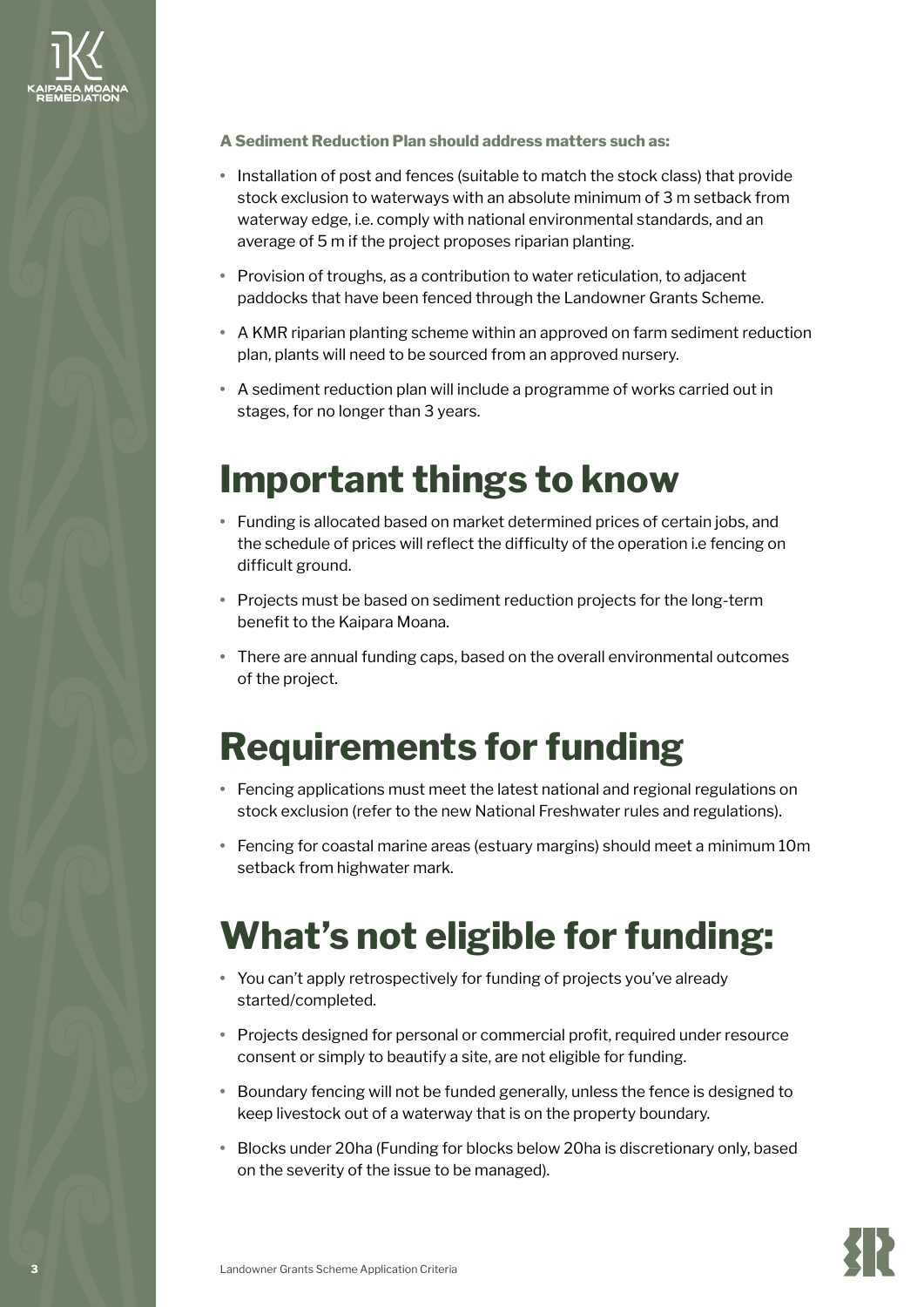

### **Application Process**



off your project, you will be reimbursed the contribution amount, specified in the contract and related to the stages of work carried out.

notification made, a KMR representative will visit your site within 3 weeks to confirm that work is completed and up to the agreed standards. the contract is signed.

#### will be signed by you and the Catchment Remediation Manager for KMR. The contract will include the contribution amount, timeframe for completion, mapping that will define the fencing length, type and required setback, the planting areas and type and any other project detail or specifications.

#### **About the payment:**

- a) Payment will be made as per normal payment processes on completion and sign-off.
- b) Payment for the cost of the trees agreed will be directly paid between KMR and the Nursery given to the supplying nursery upon order.
- c) Conditions include fences must last 15 years minimum, and no removal/improvements of fences for [10] years.